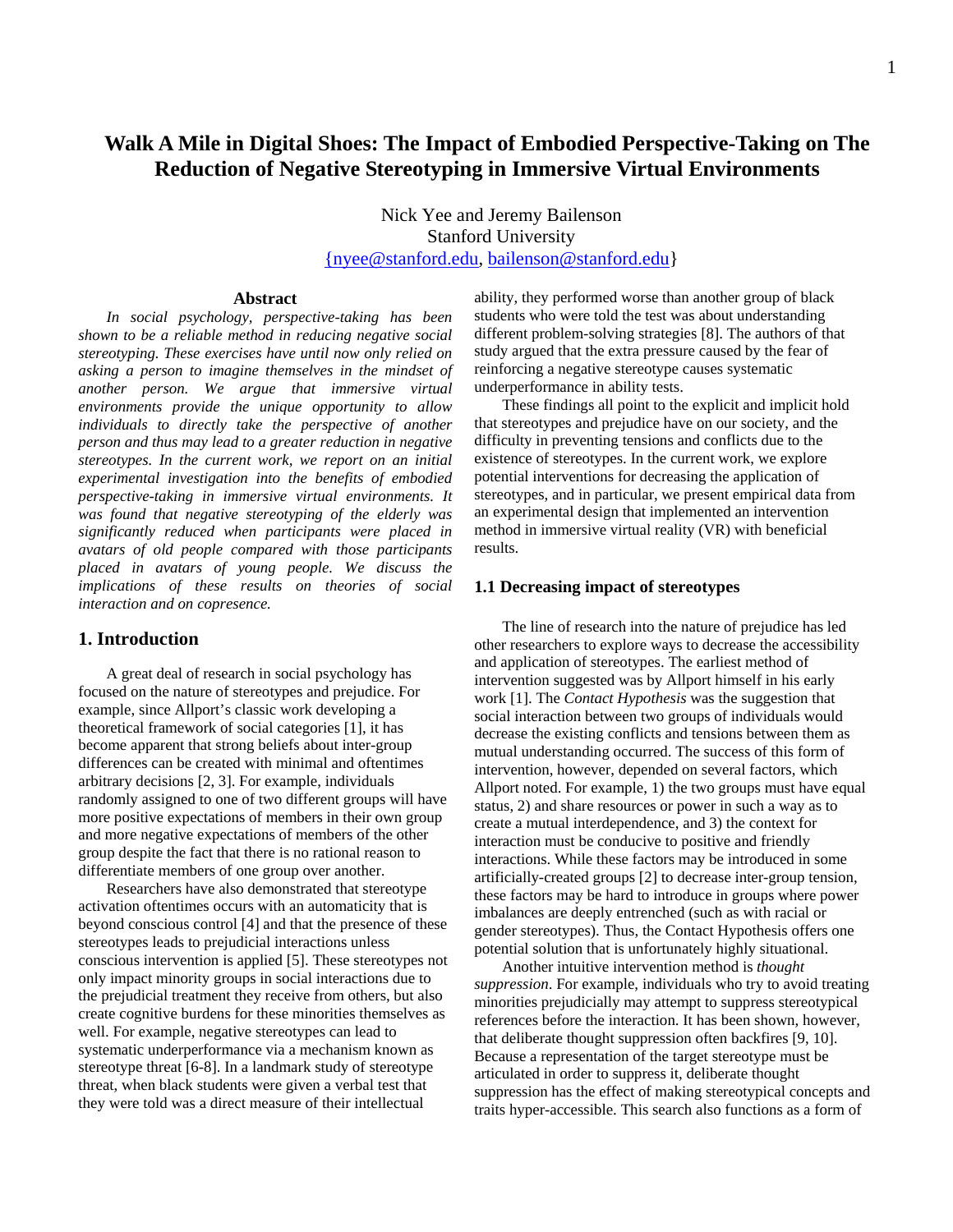repetitive priming. In other words, suppressed stereotypes often become more, rather than less, accessible and salient after the intervention.

#### **1.2 Perspective Taking**

One intervention method that has yielded positive results derives from the concept of *perspective-taking*. In social interactions, the fundamental attribution error affects how we think about and evaluate ourselves and others [11]. When we judge ourselves, we tend to rely on situational factors (i.e., "I did poorly on the test because I didn't sleep well the night before."). On the other hand, when we judge others, we tend to rely on dispositional factors (i.e., "He did poorly on the test because he's not that bright."). Thus, when people are forced to observe their own actions (via a video tape), they tend to make more dispositional rather than situational attributions [12]. The reverse is also true. When participants are asked to take the perspective of the person they are observing, participants tend to make situational rather than dispositional attributions [13].

More importantly, it has been found that perspectivetaking leads to an increased overlap between the self and other. In one study, participants rated themselves and another person more similarly on a set of trait words in the perspective-taking condition in which they asked to take the point of view of another person than in a control condition [14]. It was also found that participants felt the target was more similar to themselves than control participants and liked the other person more after the perspective-taking exercise. Thus, on an individual level, perspective-taking had been shown to generate positive interpersonal effects.

Galinsky and Moskowitz [15] extended this work on perspective-taking into the domain of stereotypes and prejudice. They hypothesized that the benefits of perspective-taking may extend to inter-group evaluations and interactions. In other words, by encouraging people to focus on situational rather than dispositional factors via perspective-taking, they may rely less on stereotypes in evaluating and interacting with members of minority groups. In their work, they worked with stereotypes about the elderly because it has been shown that college-age students automatically associate negative traits with the elderly [16]. Participants were shown a photograph of an elderly man and were asked to write a short narrative essay about a typical day in the life of this individual. Participants also performed an implicit association task involving recognition of words related to old age. In a lexical decision task [17], words are flashed briefly on a computer screen and participants are asked to categorize the flashes as words or non-words. It has been shown that concepts and associations that are more accessible in a person's mind will be recognized faster than concepts that are less accessible. Thus, if an individual has a strong negative association with the elderly, then they are more likely to

recognize words with negative connotations quicker (i.e., frail, wrinkled, sick) than neutral words or worlds with a positive connotation. It was found that perspective-taking decreased the amount of implicit and explicit stereotyping while increasing the amount of self-other overlap. The significant contribution of their work was in showing that the positive effects of perspective-taking can extend to the group level (i.e., improving evaluations of all elderly people after taking the perspective of one elderly man) rather than simply on the individual level (i.e., improving the evaluation of Tom after taking the perspective of Tom).

### **1.3 Collaborative Virtual Environments**

If it were possible to convincingly place an individual into the body of an elderly person, rather than simply asking them to imagine this, we may expect this perspective-taking exercise to have an even stronger effect. Collaborative Virtual Environments [CVEs, see 18, 19, 20] make this manipulation possible. CVEs are communication systems in which multiple interactants share the same three-dimensional digital space despite occupying remote physical locations. In a CVE, immersive virtual environment technology monitors the movements and behaviors of individual interactants and renders those behaviors within the CVE via avatars (digital representations of people). These digital representations are tracked naturalistically by optical sensors, mechanical devices, and cameras. Thus, CVEs offer unique opportunities for social science research [21, 22].

#### **1.4. Transformed Social Interactions**

Unlike telephone conversations and videoconferences, the physical appearance and behavioral actions of avatars can be systematically filtered in immersive CVEs idiosyncratically for other interactants, amplifying or suppressing features and nonverbal signals in real-time for strategic purposes. Theoretically, these transformations should impact interactants' persuasive and instructional abilities. Previously, we outlined a theoretical framework for such strategic filtering of communicative behaviors called Transformed Social Interaction [23]. In a CVE, every user perceives their own digital rendering of the world and each other and these renderings need not be congruent. In other words, the target may perceive his or her own avatar as being attractive while the perceiver sees the target as being unattractive.

Previous work on transformed social interaction has demonstrated quite resoundingly that changing one's representation has large implications on other's in terms of social influence. In other words, transforming Avatar A strategically causes Avatar B to behave consistently with the representation of Avatar A (as opposed to the actual representation of Avatar A). A recent review [24] summarizes a number of studies that show social influence resulting from transformations in facial similarity, mimicry, and eye gaze.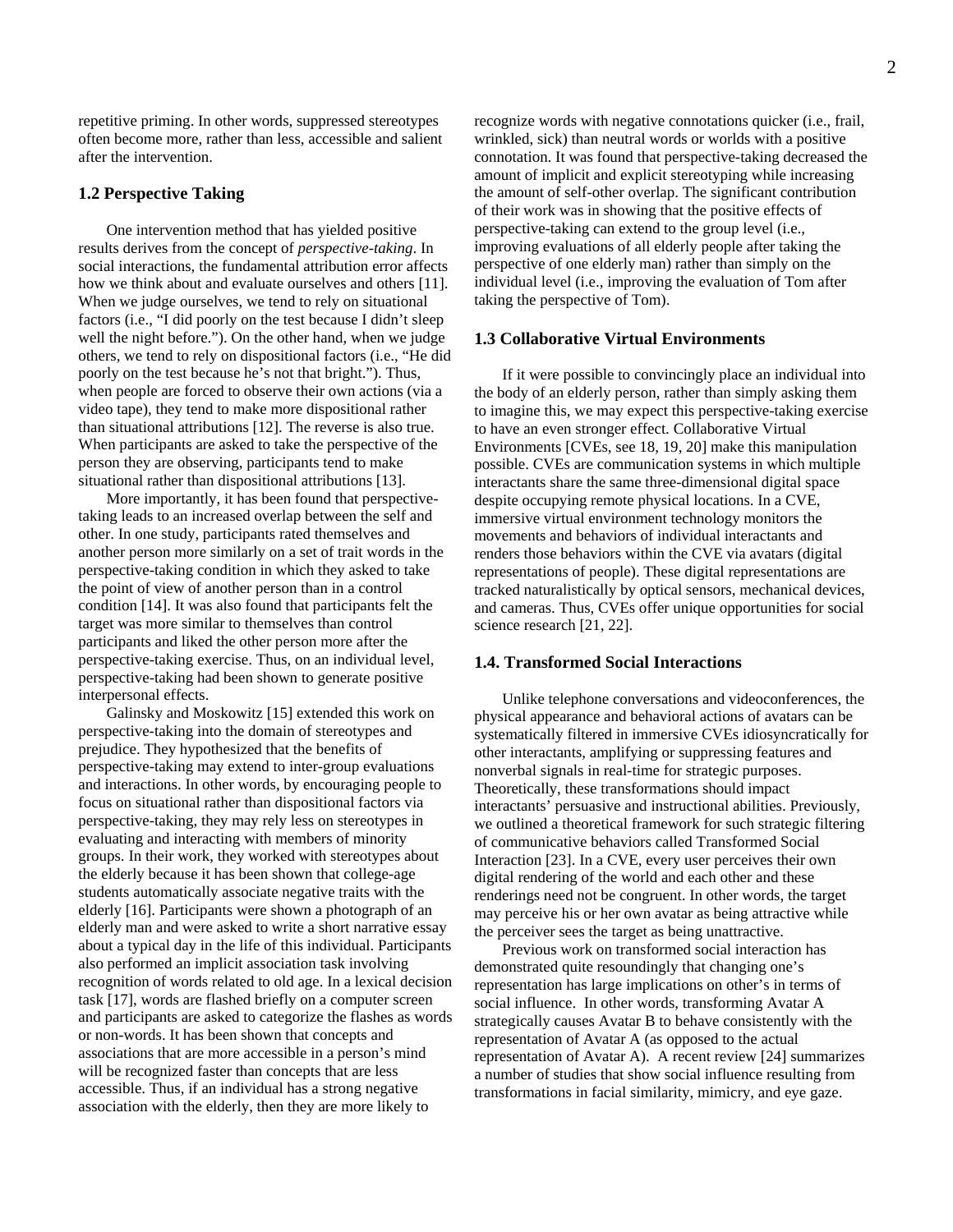Other research has also shown that alterations in digital self-representation can have a large impact on how a person behaves in virtual environments - a phenomenon termed The Proteus Effect [25]. For example, participants given attractive avatars are willing to walk closer and share more personal information to a stranger in a virtual environment than participants given unattractive avatars. Also, participants in taller avatars are significantly more willing to make unfair offers to their own advantage than participants in shorter avatars in a negotiation task. In other words, previous work has shown that alterations in selfrepresentation can lead to significant changes in behavior.

In the current study, we were interested in altering selfrepresentation for a different goal. Specifically, we wanted to explore whether changing a person's self-representation may help in reducing the negative stereotypes against particular social groups. For example, we could place college-age users into an elderly avatar to test whether embodied perspective-taking increases the positive evaluations of the elderly.

Presence is the concept of "being there", a measure of how immersive an environment is [26-31]. We argue that the beneficial effects of perspective-taking would be evident in a high presence situation such as the one proposed. Instead of asking people to imagine the world from the perspective of another person, immersive virtual reality allows us to place a person directly into the body of another person. Thus, in our study, we immersed participants into a virtual reality environment and presented them with an avatar via a virtual mirror. Following the work by Levy [32] and Galinsky and Moskowitz [15], we worked with stereotypes of the elderly in the study. Thus, participants were either given an avatar of a young or an elderly person and were forced to interact with another person while wearing the old or young avatar. We predicted that participants given avatars of elderly people would come to have fewer negative stereotypes of the elderly.

## **2. Method**

## **2.1. Design**

In a between-subjects design, participants were randomly assigned to have an avatar of an elderly person or an avatar of a young adult of the same gender. Participants then interacted with a confederate of the same gender who was blind to condition. Finally, participants completed a survey measure of their attitudes towards the elderly.

## **2.2. Participants**

Forty-eight undergraduate students (24 men and 24 women) participated in the study for course credit.

# **2.3. Materials**

**2.3.1 Face Pretest.** We selected faces of old and young

people based on the results of a pretest. First, we found 12 digital photographs of individuals in each of the gender and age conditions needed in the study (thus 48 images altogether). These digital photographs were frontal photographs of individuals in well-lit conditions consisting of at least 400 by 400 pixels. To reduce variation, we selected only photographs of Caucasians who had no facial hair and were not wearing glasses.



**Figure 1 - Avatar faces selected from the pretest for the old and young conditions** 

Thirty-three undergraduate students who did not participate in the study were presented with each photograph sequentially in a randomized order. They were asked to estimate the age of the individual in the photo on a 6-point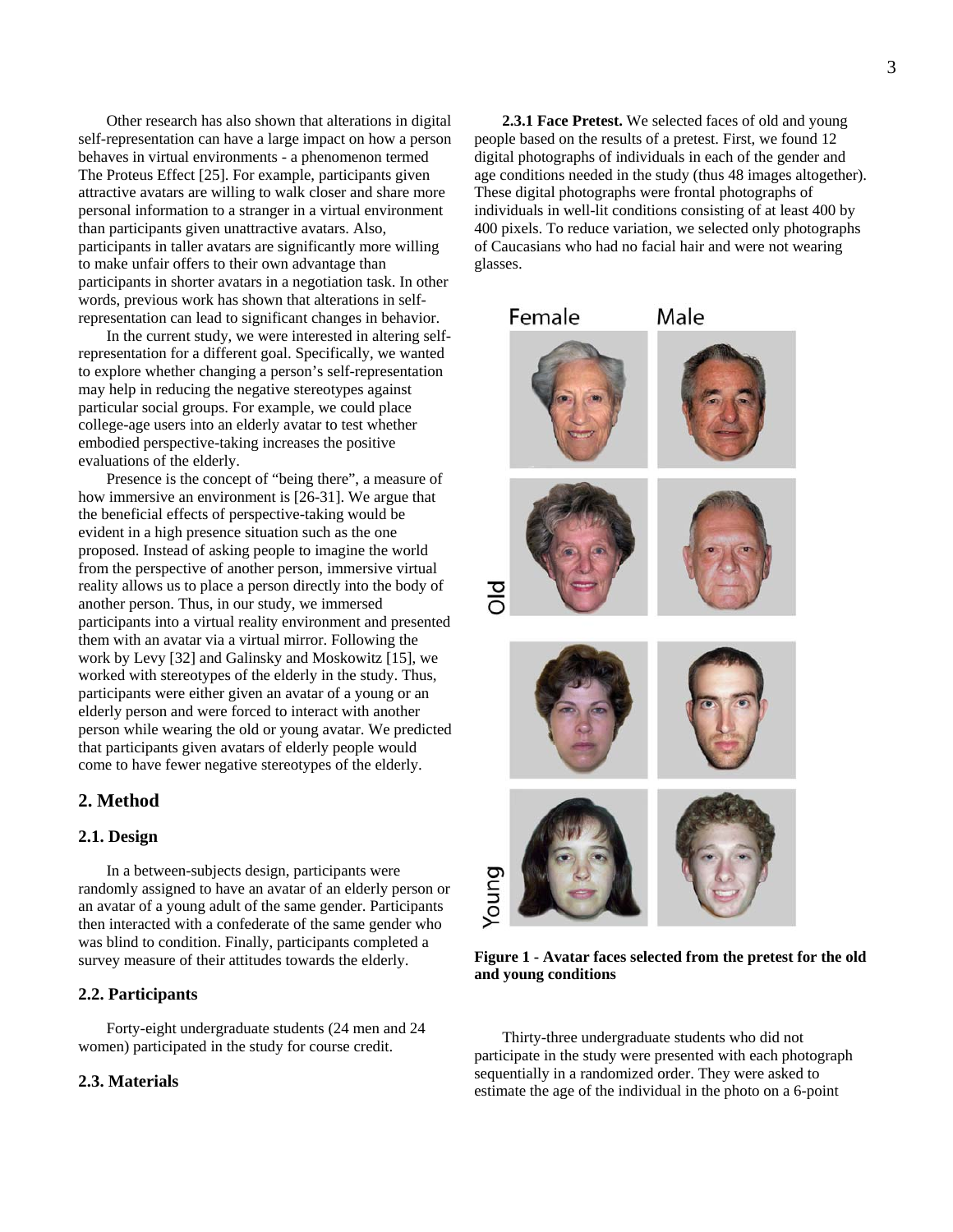

**Figure 2 - Equipment setup: A) head-mounted display, B) tracking camera, C) rendering machine.** 

scale (labeled as 16-25, 26-35, 36-45, 46-55, 56-65, 66-75) as well as rate the attractiveness of the individual on a 7 point fully-labeled scale (from "Extremely Attractive" to "Extremely Unattractive").

Our goal was to select photographs of individuals for both genders that had significantly different age ratings but non-significantly different attractiveness ratings near the mid-point of the attractiveness scale (labeled as "Average"). We selected the two faces for each gender and age condition (thus eight faces altogether) that were closest to the mid-point of the attractiveness scale. A repeatedmeasures analysis of these eight faces using face trial as the independent variable and attractiveness as the dependent variable was not significant  $(F[7, 224] = 1.32, p = .24)$ . A repeated-measures analysis of these eight faces using age group and face trial as the independent variables and age estimate as the dependent variable showed that the effect of age group was significant  $(F[1, 32] = 2693.60, p < .001)$ . In particular, the photographed individuals selected for the old condition were rated as significantly older ( $M = 5.14$ ,  $SE =$ .06, thus between the labels of 55-65 and 66-75) than those in the young condition ( $M = 1.67$ ,  $SE = .04$ , thus between the labels of 16-25 and 26-35). See Figure 1.

**2.3.2. The Physical Lab Setting.** The lab consisted of two rooms with an open doorway. In the room where the study took place, a black curtain divided the room. To

ensure that confederates and participants were not biased by the attractiveness each other's real faces, confederates stayed behind this black curtain until the VR interaction began and thus never saw the participant's real face and vice versa.

**2.3.3. The Virtual Setting.** The virtual setting was a white room that had the same exact dimensions as the physical room participants were in. Two meters behind the participant was a virtual mirror that reflected the z-rotation (roll) of the head and body translation (translation on X,Y, and Z) of the participant with the designated face (See Figure 3). Thus, the mirror image tracked and reflected four degrees of freedom such that when the participant moved in physical space, his or her avatar moved in synchrony in the mirror. The confederate's avatar was located 5 meters in front of the participant, facing the participant, and remained invisible until the conversational portion of the experiment began. The confederate's avatar always had a young face of average attractiveness and also had an automated blink animation based on human blinking behavior.

#### **2.4. Apparatus**

Perspectively-correct stereoscopic images were rendered by a 1700 MHz Pentium IV computer with an NVIDIA 5950 graphics card, and were updated at an average frame rate of 60 Hz. The simulated viewpoint was continually updated as a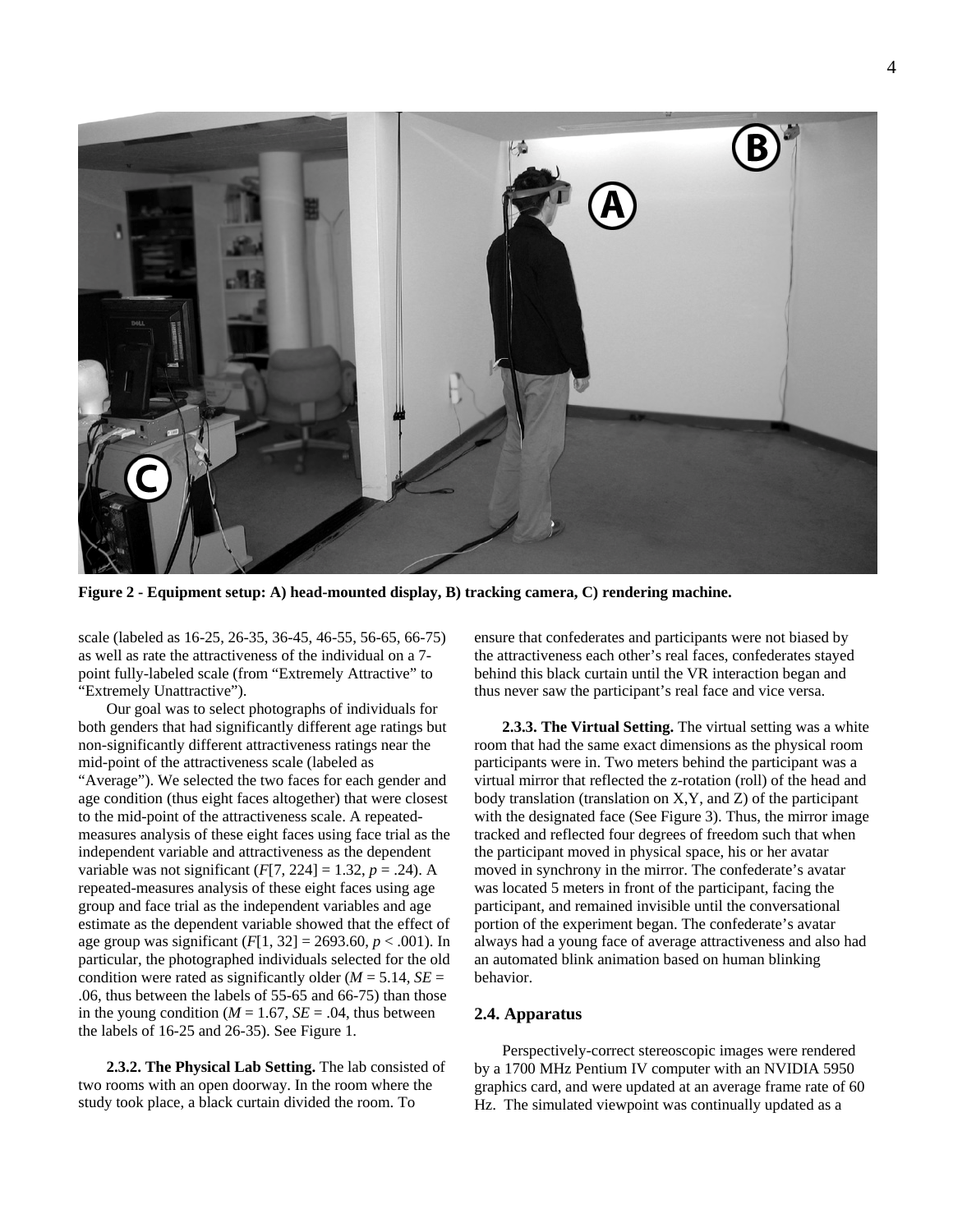function of the participants' head movements, which were tracked by a three-axis orientation sensing system (Intersense IS250, update rate of 150 Hz). The position of the participant along the x, y, and z planes were tracked via an optical tracking system (WorldViz PPT, update rate of 60 Hz). The system latency, or delay between a participant's movement and the resulting concomitant update in the head-mounted display (HMD) was 45 ms maximum. The software used to assimilate the rendering and tracking was Vizard 2.17. Participants wore an nVisor SX HMD that featured dual 1280 horizontal by 1024 vertical pixel resolution panels that refreshed at 60 Hz. The display optics presented a visual field subtending approximately 50 degrees horizontally by 38 degrees vertically. See Figure 2.

## **2.5. Procedure**

Two research assistants - one male and one female were present for each trial. Because the confederate was always the same gender as the participant, one research assistant would greet the participant and guide the study while the other would be the confederate based on the gender of the participant.

After informed consent, participants were told that the goal of the experiment was to study social interaction in virtual environments and that they would be having a conversation with another person in a virtual environment. Participants were then led into the room with the black curtain and shown how to wear and adjust the HMD. Once the virtual world was loaded, participants saw themselves in a room that was exactly the same dimensions as the physical lab room, as depicted in Figure 3. The research assistant drew open the curtains at this point.



**Figure 3 - Screenshot of participant's point of view in the virtual room with the mirror when he is embodied in an elderly avatar.** 

Participants were then asked by the lead research

assistant to turn around 180 degrees and asked to verify that they saw a mirror in front of them. After verbal affirmation, participants were then told that this is how they appeared to others in the virtual room. Several procedures were used to make sure participants had enough time to observe their avatars' faces. First, they were asked to tilt or nod their head and verbally affirm whether the reflection was following them. Then they were asked to walk up closer to the mirror to get a good look at the face and verbally affirm that the mirror image responded correctly. They were then asked to tilt or nod their head again and verbally affirm that their mirror image followed them. And finally, they were asked to bend down at the knee and come back up and verbally affirm that the mirror image was following them. Every participant was thus exposed to the designated face for between 60 to 75 seconds.

Participants were then asked to turn back around to face the front (i.e., their original orientation). Slightly ahead of time, the research assistant had triggered the program to make the confederate's avatar visible to the participant in the virtual world. Participants were then reminded that others in the virtual room saw them as they had just seen themselves in the mirror. The lead research assistant then told the participants that the other person in the room would initiate the next portion of the experiment.



**Figure 4 - Screenshot of participant's point of view with confederate across the room and beam of light for the movement task.** 

The confederate followed a strict script that was displayed in their HMD so they could follow the specific verbal and nonverbal procedures while interacting with the participant inside the CVE. In order to provide the subjects with the time and maximal opportunity to feel self-presence [26] from the designated avatar, subjects were asked to perform a variety of social interactions. First, the confederate asked the participant to walk to several locations in the room under the guise of getting used to moving in a virtual environment. These locations were shown to the participant as cones of light within the virtual environment. There were three such locations that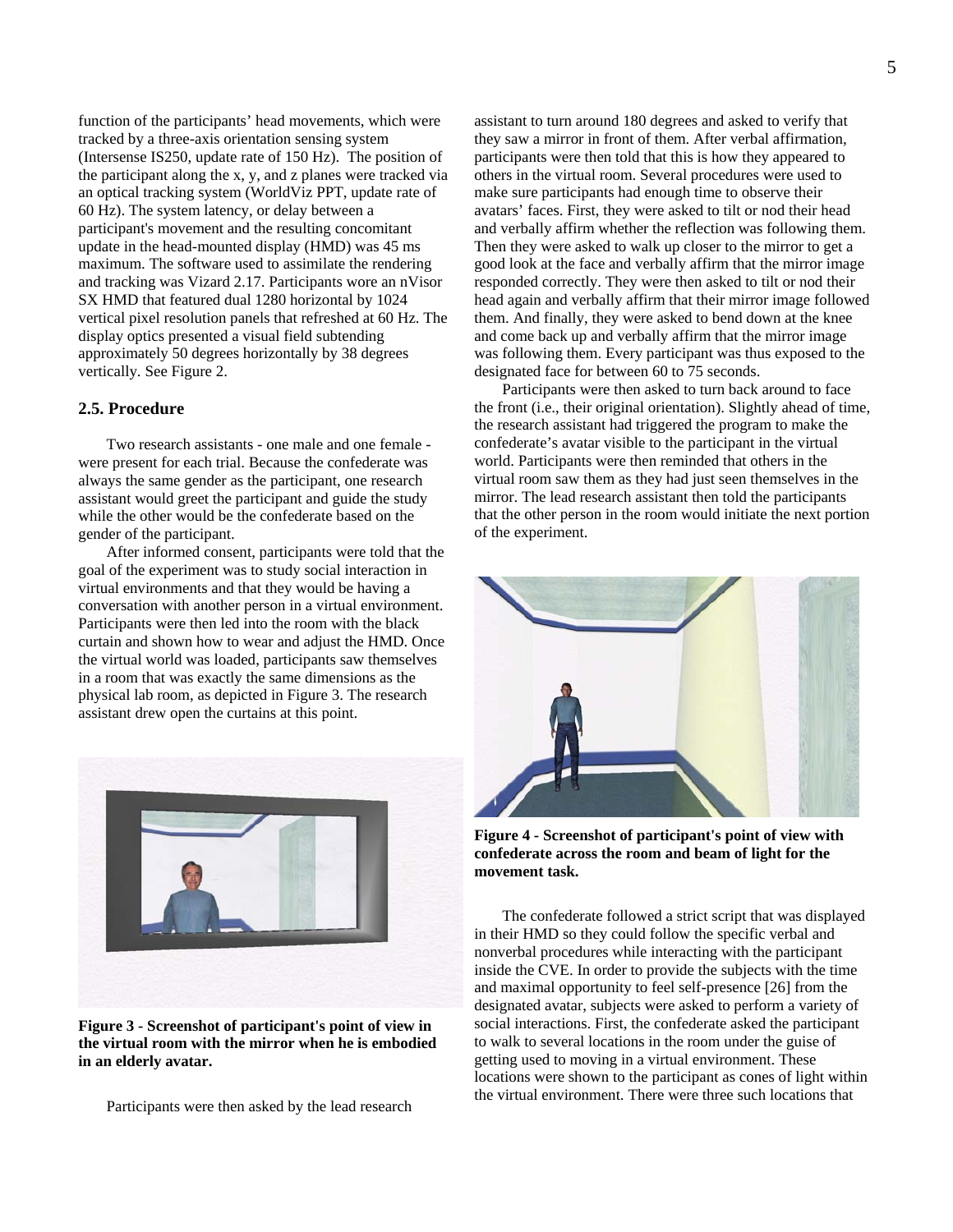the participants walked to sequentially (see Figure 4). Then participants - now back at the starting location, facing the confederate again - were asked to answer several questions: 1) "Tell me a little about yourself.", 2) "What makes you happy in life?", and 3) "What do you think are the most important things to have in life?". Participants also performed a brief memory exercise of trying to repeat a list of fifteen words. The purpose of the memory exercise was to reinforce the fact they were wearing an elderly avatar. Finally, the confederate asked participants to approach him or her to make the interaction more social. Participants were then taken out of the virtual environment and completed a questionnaire.

#### **2.6. Measures**

The questionnaire included three attitudinal measures towards the elderly. This collection of attitudinal measures were taken from Levy's [32] study on the effect of selfstereotyping on attitudinal differences towards the elderly.

**2.6.1. Word Association.** In the word association task, participants were asked the open-ended question "When you think of somebody old, what are the first five words that come to mind?" Two individuals who were blind to condition rated the responses according to the scoring criteria first developed in an earlier study by Levy and Langer [6]. In brief, each of the five words was scored on three dimensions: 1) whether it described an internal or external trait (i.e., wise vs. wrinkled), 2) whether it had a positive or negative connotation (i.e., kind vs. agitated), and 3) whether the word was associated with activity or inactivity (i.e., gardening vs. slow). Finally, the scores for each of the three ratings (low was always negative; high was always positive) were averaged across the five words for each participant. The inter-coder reliability was .66.

**2.6.2. Indirect Attitudes.** The second measure of participant's views on aging was derived from Palmore's [33] Fact on Aging Quiz - a true or false quiz that could be used to measure underlying biases towards the elderly. Again, the scoring was based on the earlier Levy and Langer [6] study. We used both positive and negative bias items in this measure. In a positive bias question, a true negative statement about the elderly is made (i.e., "Old people usually take longer to learn something new."). If participants choose "false" as the response, then it means they have a positive bias towards the elderly. Conversely, in a negative bias item, a false negative statement about the elderly is made (i.e., "The majority of people over the age of 65 reside in nursing homes."). If participants choose "true" as the response, then it means they have a negative bias towards the elderly. In this measure, we had a total of 6 positive bias items and 6 negative bias items (see Appendix A). We calculated a bias score for each

individual by subtracting their negative bias score from their positive bias score.

**2.6.3. Ambiguous Story.** Finally, we included an ambiguous story - the Margaret story - drawn from Levy's [32] study (see Appendix B). The story described a 73-year-old woman named Margaret who moves in with her adult daughter and attends a college reunion. The story consisted of 21 sentences and presented information that could be judged in both positive, neutral, or negative ways. For example, Margaret's inability to concentrate during the long reunion speech could be attributed to her age (negative dispositional attribution), her lack of sleep the night before (neutral situational attribution), or the tedium everyone experiences in listening to a long speech (a neutral dispositional attribution).

Participants were asked to summarize the story in their own words as well as to describe Margaret. Two coders blind to condition read through and scored each participant's responses on four dimensions: 1) was Margaret dependent or independent in her relationship with her daughter?, 2) is Margaret described as being imaginative or losing touch with reality (becoming senile)?, 3) is Margaret forgetful because she is getting old or because of situational factors?, and 4) is Margaret described overall positively or negatively? The intercoder reliability was .68. These four scores were then combined to form an aggregate rating.

## **3. Results**

#### **3.1. Word Association**

We ran a t-test on the word association scores from the two Age Conditions (old and young). We found a significant difference (t[44] = 2.60,  $p = .01$ ) where participants in the old condition ( $M = 7.67$ ,  $SD = 1.72$ ) associated traits that were significantly more positive to the elderly than participants in the young condition ( $M = 6.42$ ,  $SD = 1.54$ ).

## **3.2. Indirect Attitudes**

We ran a t-test on the overall bias score from the two Age Conditions. The effect was not significant (t[45] = .30,  $p =$ .77).

## **3.3. Ambiguous Story**

We ran a t-test on the aggregate rating from the two Age Conditions. The effect was not significant (t[31] = .77,  $p =$ .45). See Table 1 for the detailed results of all our significance tests.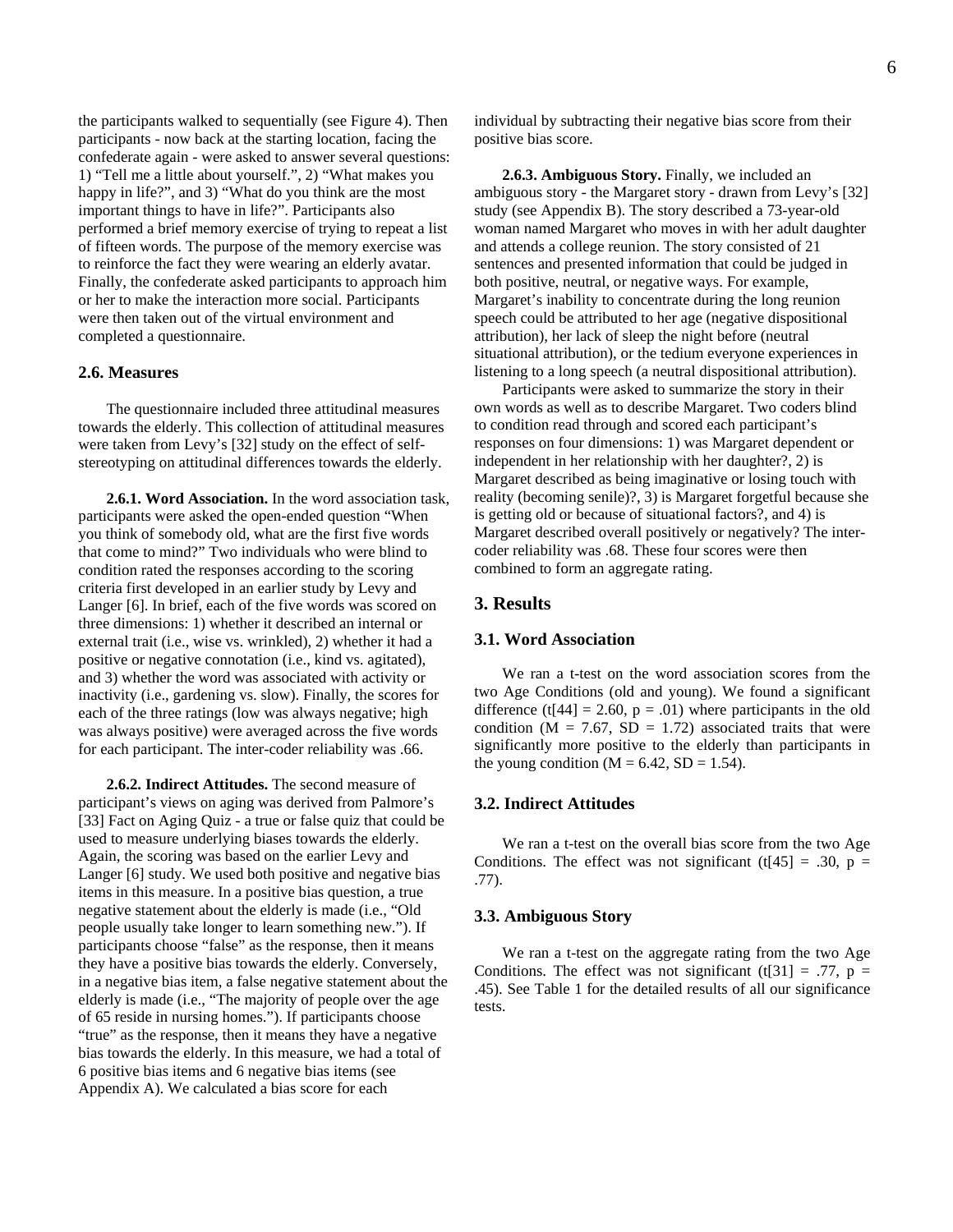|                    | Young<br>M(SD)    | Old<br>M(SD)      | t    | p   |
|--------------------|-------------------|-------------------|------|-----|
| Word Association   | 6.42<br>(1.54)    | 7.67<br>(1.72)    | 2.60 | .01 |
| Indirect Attitudes | $-1.13$<br>(1.61) | $-1.17$<br>(2.06) | .30  | .77 |
| Ambiguous Story    | 10.10<br>(2.52)   | 9.47<br>(2.12)    | .77  | .45 |

*Table 1.* Means and standard deviations for all our dependent measures.

# **4. Discussion**

While our results did not show a consistent effect across all three dependent measures, it was extremely encouraging to find that such a short virtual interaction can change a person's negative stereotypes at all. We found a significant effect in the word association task, but not in the indirect attitudes or ambiguous story tasks. On the other hand, similar inconsistencies were found in Levy's [32] original study, which only demonstrated significant differences on one of several dependent measures. Thus, perhaps these other dependent measures were not particularly sensitive to the manipulations we chose. Nevertheless, it is encouraging that a brief immersion into the avatar of an elderly person has a significant effect on attitudes towards the elderly in general.

There were several limitations to the current study. First of all, the dependence on explicit attitudinal measures made it impossible to assess whether the manipulation had an effect on implicit stereotype activation. For example, the use of a lexical decision task (with words associated with the elderly) may be used in future studies to explore the effect of embodied perspective-taking on implicit stereotype activation. And secondly, it is difficult to minimize demand characteristics in the current experimental paradigm. During debriefing, we demonstrated that many participants in the old condition guessed the goal of the study. On the other hand, intervention methods (such as the contact hypothesis or thought suppression) are typically explicit as well. So while there are demand characteristics in both the narrative and embodied perspective-taking tasks, it may be the case that the increased amount of presence from the latter type of simulation is a more effective tool in reducing stereotypes. Furthermore, it is not clear how one might conceal the nature of the intervention in practice. After all, diversity training in school or business settings are never covert interventions.

Future work can expand on the current findings in several ways. First of all, as mentioned before, implicit measures should be included. The inclusion of implicit measures may also yield more consistent results, as lexical decision tasks are less susceptible to social desirability bias among other demand characteristics. Thus, these implicit measures may improve upon the inconsistent results apparent in both Levy's study and the current study. Secondly, it would be interesting to compare the effects of embodied perspective-taking with the effects of narrative perspective-taking. In other words, an estimation of the added benefit of using this intervention in immersive virtual reality. And finally, future work might explore how embodied perspective-taking impacts other stereotypes, such as race or gender. Previous work has demonstrated that VR is an effective tool for treating many types of psychological disorders (such as phobias or post-traumatic stress syndrome) [34-37]. In future work, we hope to add prejudice to this list.

Social inequality caused by stereotypes and prejudice is a problem that has no simple solutions. Perspective-taking has been shown to be a practical intervention method that decreases both implicit and explicit stereotyping. While the current study found inconsistent results for the use of embodied perspective-taking, the findings do suggest that this intervention in immersive virtual reality can have a positive effect on reducing negative stereotypes.

# **5. Appendix A**

The following items were drawn from Palmore's original work [33] on the stereotypes people have of the elderly.

#### **5.1. Positive bias items**

- 1. Physical strength tends to decline in old age.
- 2.The five senses (sight, hearing, taste, touch, and smell) all tend to weaken in old age.
- 3. Old people usually take longer to learn something new.
- 4. Older people tend to react slower than younger people.
- 5.Lung vital capacity tends to decline in old age.
- 6. A person's height tends to decline in old age.

#### **5.2. Negative bias items**

- 1. About half of the people over the age of 65 in the US have Alzheimer's Disease.
- 2.The majority of people over the age of 65 reside in nursing homes.
- 3.The majority of old people lose interest in and capacity for sex.
- 4. About half of old people live below the poverty line.
- 5. Drivers over the age of 65 are more likely to get into car accidents than drivers under the age of 65.
- 6. Old people are more likely to victims of theft, murder, and burglary than people under the age of 65.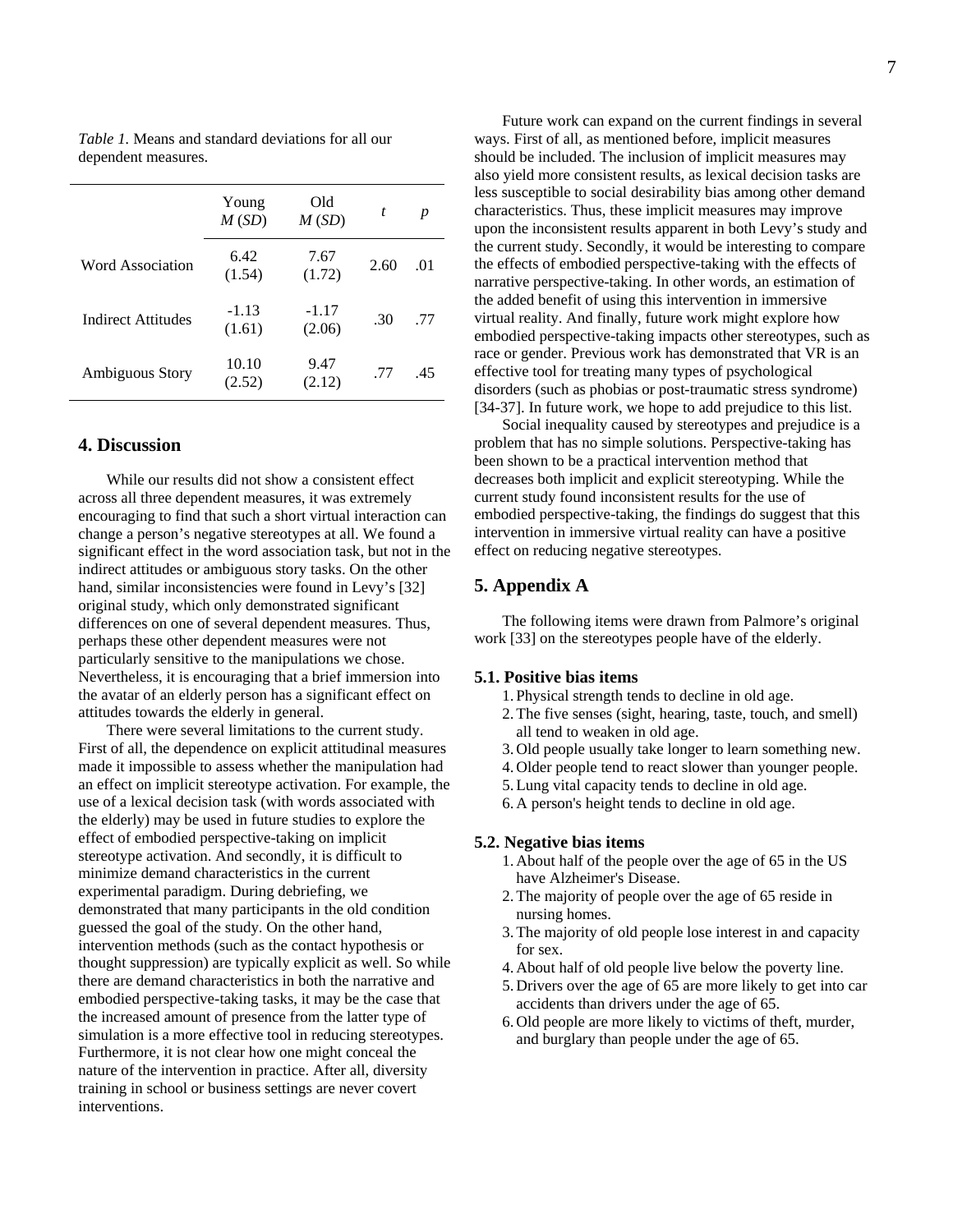# **6. Appendix B**

Because the "Margaret story" was not reproduced in Levy's earlier paper [32], we requested a copy from her and she kindly shared her original stimulus. Since the story has not been reproduced in full before, we include it here for reference.

#### **6.1. The Margaret story**

Margaret had just moved in with her daughter, son-inlaw and grandchildren (aged 7, 5, and 1). Margaret's daughter, Anne had been worried about her mother. Margaret had been living alone since her husband died soon after her 70 th birthday, which was three years ago. Anne convinced her mother to move into her nearby home where she could ask her mother to baby-sit for her grandchildren and where she could better help her mother with meals and household chores.

The week Margaret moved in with her daughter happened to be the week of Margaret's 50 th college reunion. During Margaret's first night in her daughter's home, she woke up many times because her one year old grandson had an earache and cried throughout the night. The next day, Margaret was supposed to attend the dinner to honor the reunion of her college class. Margaret's college roommate Essie had convinced Margaret to attend the reunion which was to be held at the nearby Hyatt Hotel. Margaret tried to walk to the hotel but could not recognize the local streets and got lost. She finally wandered back to her daughter's house. When she walked in, her grandchildren started to giggle at their disheveled grandmother. Margaret's daughter decided to give her mother a ride to the reunion dinner and go as her escort.

When they arrived, Margaret introduced her daughter to some of her college acquaintances but could not recall many of their names. During the salmon dinner, Margaret found it difficult to concentrate on the speeches by the long-winded members of her class. She noticed that one of the speakers resembled a poodle. Margaret's attention shifted downward. She saw a napkin that had fallen under the table and thought how it looked very much like a squirrel. She then looked over at her daughter and started to think about how she used to take her to a playground with lots of swings and a big green sandbox. She smiled at her daughter and commented half out loud, "That sandbox how you loved it." Anne looked at her mother with a concerned look and whispered, "Shhh! Be quiet mom!" After dinner, Anne drove her mother home.

## **Acknowledgements**

The authors would like to thank Alexia Nielsen and Keith Avila for their assistance in running the experimental study, Andy Orin and Anna Jayaram for their assistance in coding the open-ended responses, as well as Becca Levy for

sharing the "Margaret story" stimulus from her earlier study. The current work was partially supported by NSF grant 0527377 and funding from Stanford's Media X.

## **References**

- 1. Allport, G., *The nature of prejudice*. 1954, Reading, MA: Addison-Wesley.
- 2. Sherif, M., et al., *Intergroup cooperation and competition: The Robbers Cave experiment*. 1961, Norman, OK: University Book Exchange.
- 3. Tajfel, H., et al., *Social categorization and intergroup behavior.* European Journal of Social Psychology, 1971. **1**: p. 149-178.
- 4. Bargh, J.A., *Automaticity in social psychology*, in *Social psychology: Handbook of basic principles*, E.T. Higgins and A.W. Kruglanski, Editors. 1996, Guilford: New York. p. 169-183.
- 5. Devine, P.G., *Stereotypes and prejudice: Their automatic and controlled components.* Journal of Personality and Social Psychology, 1989. **56**: p. 5-18.
- 6. Levy, B. and E. Langer, *Aging free from negative stereotypes: Successful memory in China and among the American deaf.* Journal of Personality and Social Psychology, 1994. **66**: p. 989-997.
- 7. Steele, C.M., *A threat in the air: How stereotypes shape the intellectual identities and performance of women and African Americans.* American Psychologist, 1997. **52**: p. 613-629.
- 8. Steele, C.M. and J. Aronson, *Stereotype threat and the intellectual test performance of African Americans.* Journal of Personality and Social Psychology, 1995. **69**: p. 797-811.
- 9. Macrae, C.N., et al., *Out of mind but back in sight: Stereotypes on the rebound.* Journal of Personality and Social Psychology, 1994. **67**: p. 808-817.
- 10. Wegner, D.M., et al., *Paradoxical effects of thought suppression.* Journal of Personality and Social Psychology, 1987. **58**: p. 409-418.
- 11. Jones, E.E. and R.E. Nisbett, *The actor and the observer: Divergent perceptions of the causes of behavior.* 1971, Morristown, NJ: General Learning Press.
- 12. Storms, M.D., *Videotape in the attribution process: Reversing actors' and observers' points of view.* Journal of Personality and Social Psychology, 1973. **27**: p. 165-175.
- 13. Regan, D.T. and J. Totten, *Empathy and attribution: Turning observers into actors.* Journal of Personality and Social Psychology, 1975. **32**: p. 850-856.
- 14. Davis, M.H., et al., *Effect of perspective taking on the cognitive representation of persons: A merging of self and other.* Journal of Personality and Social Psychology, 1996. **70**: p. 713-726.
- 15. Galinsky, A.D. and G.B. Moskowitz, *Perspective-taking: Decreasing stereotype expression, stereotype accessibility, and in-group favoritism.* Journal of Personality and Social Psychology, 2000. **78**: p. 708-724.
- 16. Perdue, C.W. and M.B. Gurtman, *Evidence for the automaticity of ageism. Journal of Experimental Social Psychology.* Journal of Personality and Social Psychology, 1990. **26**: p. 199-216.
- 17. Greenwald, A.G., D.E. McGhee, and J.K.L. Schwartz, *Measuring individual differences in implicit cognition: The*